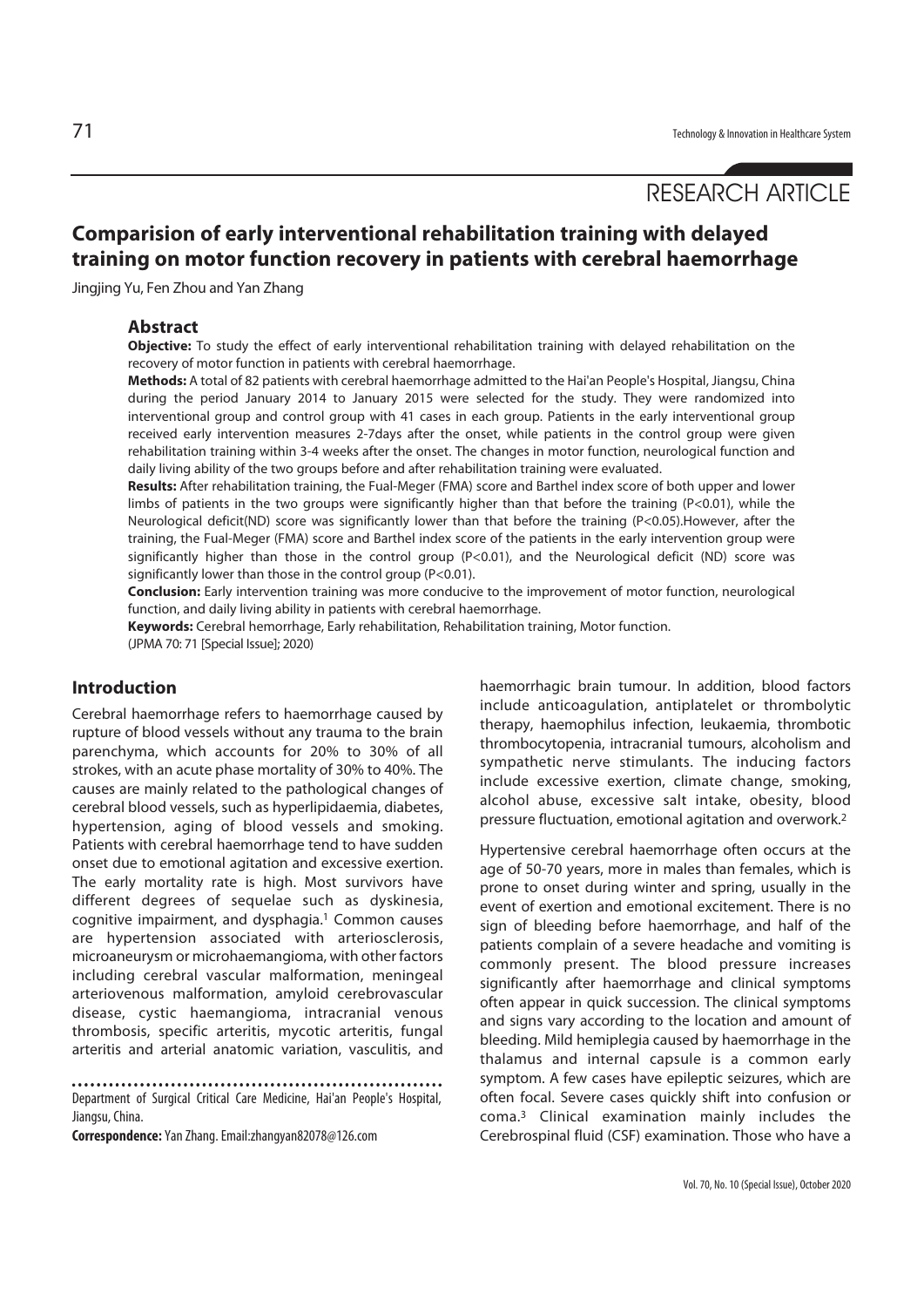definite diagnosis do not usually require the CSF test to prevent cerebral hernia. However, when the brain CT scan or brain MRI examination is not accessible, lumbar puncture still has a certain diagnostic value. The intracranial pressure is generally high after cerebral haemorrhage due to brain oedema.4 In 80% of patients, cerebrospinal fluid is bloody or yellow after 6 hours of onset. However, the possibility of cerebral haemorrhage could not be completely ruled out, if the CSF is clear. Dehydrating agent is given to reduce intracranial pressure before surgery, and lumbar puncture is contraindicated if the intracranial pressure is increased or there is a possibility of cerebral hernia.<sup>5</sup> Brain CT scan can clearly show the location of bleeding, the amount of bleeding, and the shape of the haematoma. It can also show whether the haematoma extends into the ventricles or whether there is the low-density oedema band and mass effect around the haematoma. Most of the lesions are round or oval along with high-density areas with clear boundaries. The ventricle with a large amount of haemorrhage will look like a high-density cast mould and the ventricle is widened, as shown in Figure-1.

Clinical researchers have conducted many rehabilitation studies in recent years with a view to improving the success rate of cerebral haemorrhage treatment, promoting comprehensive postoperative recovery, and reducing the incidence of sequelae. The results show that timely and effective rehabilitation intervention for patients with cerebral haemorrhage is one of the most effective measures to improve the motor function of patients.6 The acute phase (early) and stable phase (late)

from 3 weeks to 4 weeks after the onset are the two main time points for rehabilitation interventions. In order to verify the specific effects of early and late rehabilitation interventions on recovery of motor function, 82 patients were selected to conduct a comparative study. This research was conducted to see the effect of interventional rehabilitation training at different times on the recovery of motor function in patients with cerebral haemorrhage.

### **Patients and Methods**

A total of 82 patients with cerebral haemorrhage admitted to the hospital from January 2014 to January 2015 were included in the study. Based on the preliminary test results of 10, patients with cerebral haemorrhage were evaluated by FMA scale, neurological impairment scale, and Barthel index, respectively. After comparing the three methods, the mean value  $\kappa$  of test was 0.856. According to the results of literature 0.624, the sample size estimation equation of the two groups of measurement data was as follows.

$$
n_1 = n_2 = 2[(z_{\alpha/2} + z_{\beta})^2 \sigma^2 / \delta^2]
$$

Among them,  $\alpha = 0.05$ ,  $\beta = 0.1$ ,  $z_{\alpha} = 1.6449$ ,  $z_{\beta} = 1.2816$ ,  $\sigma = 0.856$ ,  $\delta = 0.624$ . After calculation, n<sub>1</sub> and n<sub>2</sub> were 32. Since about 10% of the estimated cases need to be excluded, there were 42 cases we in each group, a total of about 80 cases.

They were divided into early intervention group and control group according to the random number method with 41 cases in each group. The study was approved by the hospital ethics committee and all the participants gave



**Figure-1:** CT image of a patient with a brain.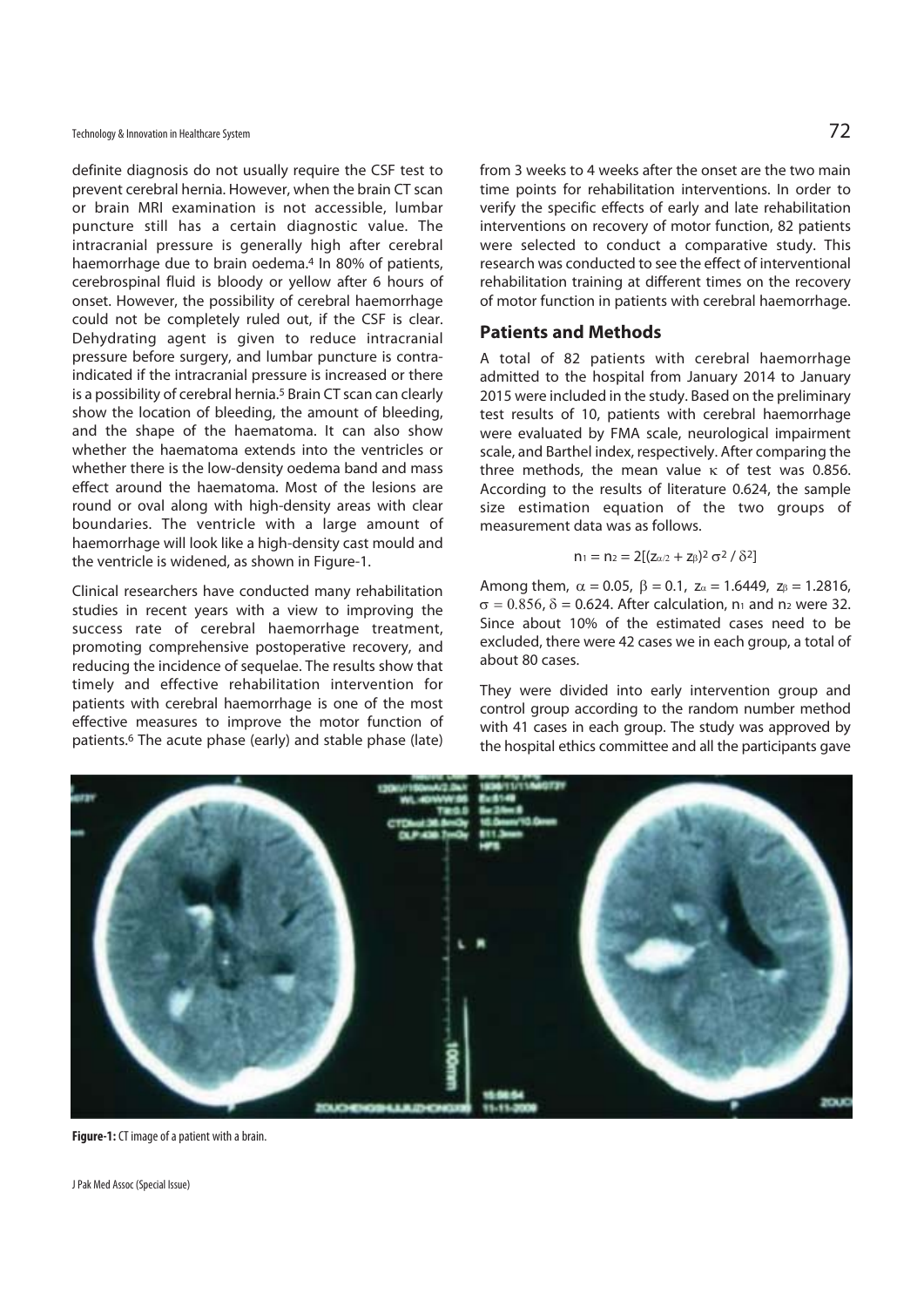an informed consent. The inclusion criteria were:

1. The clinical diagnosis of cerebral haemorrhage was consistent with the diagnostic criteria according to the 2007 guidelines for the treatment of spontaneous intracerebral haemorrhage in adults;7 2. It is the first episode for the patient with the location I the basal nucleus.8 3. All patients were diagnosed by magnetic resonance imaging (MRI) or CT. 4. All patients were fully conscious and could follow the instructions of the medical staff to complete the study.

**The exclusion criteria were:** 1. Patients with intracerebral haemorrhage accompanied with subarachnoid haemorrhage; 2. Patients with rebleeding or worsening of the conditions during treatment; 3. Patients with mental retardation; 4. Patients with abnormal liver and kidney functions.

All patients had the same treatment for intervention training. The treatment plans included the use of the joint programme Bobath<sup>9</sup> and the application of psychotropic drugs. The early intervention group were given training, starting 2-7 days after the onset of the symptoms when neurological function and vital signs were stable. The patients in the control group received late interventional rehabilitation training 3-4 weeks after the onset of the stroke. The steps of interventional rehabilitation training were as follows: 1. Adjust the position of the patients at rest, with lying positions for selection including recumbent position on the healthy side, supine position and recumbent position on the affected side. Attention was paid to avoiding the compression of the affected limbs and the patients' posture adjusted timely and effectively. 2. Passive and active exercise training was performed for the patients' affected limbs, paying particular attention to the training of naked joints, hip joints, hand joints, and shoulder joints (as shown in Figure 2); 3. The patients were guided to effectively adjust the position to turn over in bed and to maintain the balance at a standing or sitting position. Gait training was provided at any time needed;10 4. Training for carrying out daily living ability to the patients, so that they could eat, wash, dress and go to the toilet independently. In the first half of the treatment, guidance was given on the patients' body movements, sit-ups, back and forth movements, turning over in bed and others once a day for about 45 minutes, based on their actual recovery status. Secondly, guidance was gradually given on the basic skills such as self-standing and walking, so that the patients could stand and walk on their own.



**Figure-2:** Gait trainer.

The evaluation of motor function, neurological function and daily living ability before and after the treatment of patients was performed by two professional rehabilitation trainers. Among them, the evaluation criteria of motor function were as follows: The simple motor function assessment method was used to evaluate the motor function before and after treatment. The motor function score included a score of 34 points for the lower limbs and 66 points for the upper limbs. The degree of neurological deficit was evaluated according to the neurological deficit score, with the lowest score being 0 points and the highest score being 45 points. The higher the score, the worse was the neurological function.11 The ability of daily living was evaluated by using the Barthel index,12 with evaluation criteria as follows: The lowest score is 0, and the highest score is 100. A higher score was considered a better neurological function.

SPSS 22.0 statistical software was used for analysis, and the measurement data was expressed as mean ± standard deviation. The mean of each sample was compared using t-test or analysis of variance. P<0.5 was considered statistically significant.13-15

#### **Results**

As shown in Table-1, the early intervention group had 25 males and 16 females with ages between 54-78 years (mean age 63.4±1.7 years). The blood loss was 15-37mL (mean  $23.7\pm2.6$ ) mL, and body mass index of  $22-25$  kg/m<sup>2</sup> (mean 23.7±0.6) kg/m2. There were 19 cases of left limb paralysis, and 22 cases of right limb paralysis. The control group consisted of 28 males and 13 females aged 53-79 years (mean age 64.0±1.7 years). The blood loss was 17-39 mL (mean 24.2±2.6) mL, and the body mass index was 23- 26 kg/m<sup>2</sup> (mean 24.2 $\pm$ 0.6) kg/m<sup>2</sup>. There were 17 cases of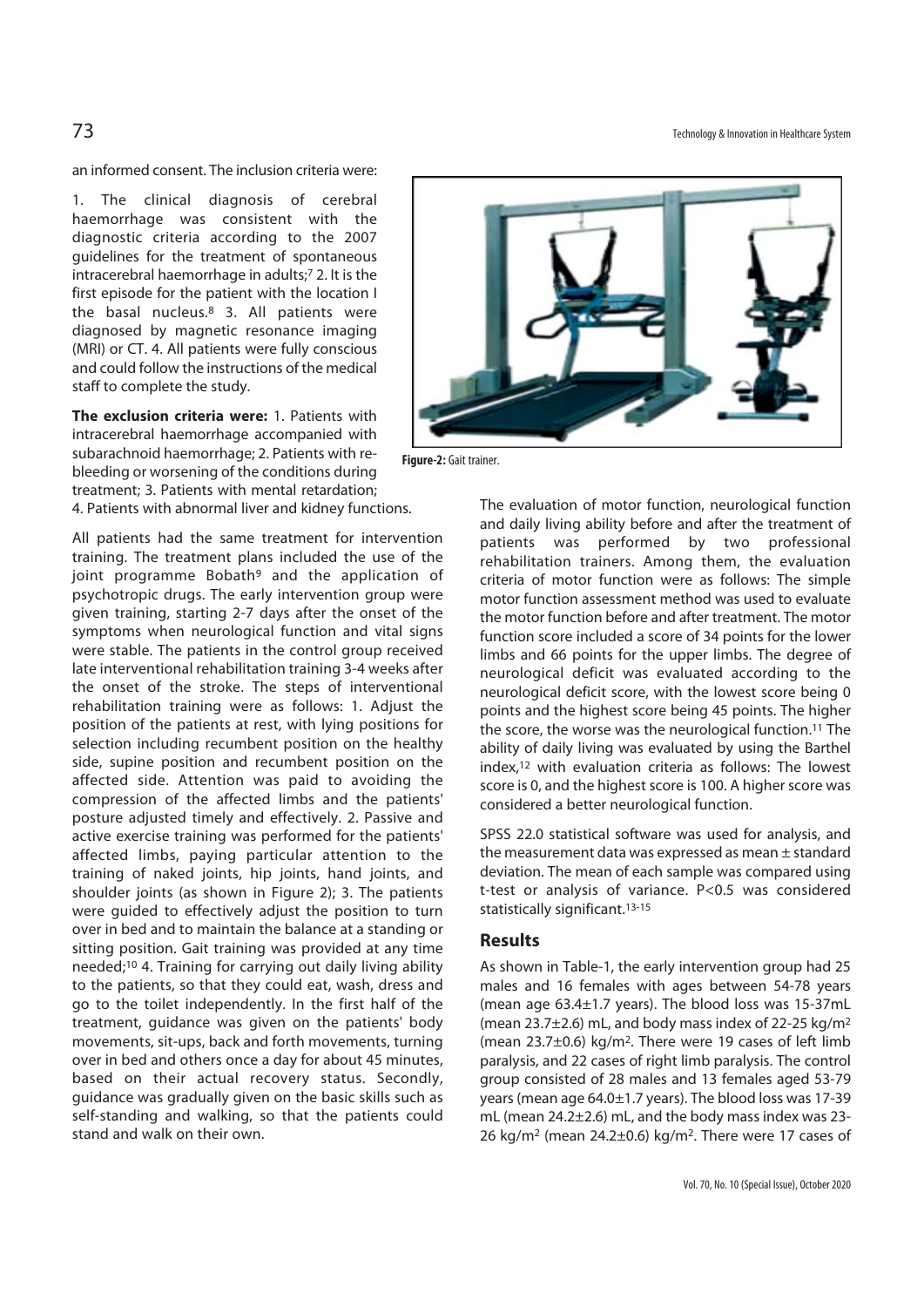Technology & Innovation in Healthcare System  $74$ 

**Table-1:** General data comparison of the two groups.

| General data                        | <b>Control group</b> | <b>Observation group</b> | P-value |
|-------------------------------------|----------------------|--------------------------|---------|
| Gender (male/female)                | 28/13                | 25/16                    | >0.05   |
| Age (year)                          | $64.0 \pm 1.7$       | $63.4 + 1.7$             | >0.05   |
| Amount of bleeding(mL)              | $24.2 + 2.6$         | $73.7 + 7.6$             | >0.05   |
| Weight index( $kq/m2$ )             | $74.7 + 0.6$         | $23.7 + 0.6$             | >0.05   |
| Paralysis of the parts (left/right) | 17/24                | 19/22                    | >0.05   |

left limb paralysis, and 24 cases of right limb paralysis. There were no statistically significant differences between the two groups in gender, age, blood loss and body mass index (P <0.05), so they were comparable.

The difference in FMA scores of upper and lower limbs FUG 1m-m before and after training was compared between the control group and the observation group, and the results are shown in Figure-3. According to Figure-3A, there was no significant difference in lower limb FMA scores between the two groups before training (P>0.05). After training, FMA scores of lower limbs in both groups were significantly higher than those before training (P<0.01). After training, the lower limb FMA score of the control group was significantly lower than that of the early intervention group (P<0.01). According to figure 3B, there was no significant difference in upper limb FMA score between the two groups before training (P>0.05). After the training, the FMA score of the upper extremity of patients in both groups was significantly higher than the pre-training score. (P<0.01). After training, FMA score of the control group was significantly lower than that of the early intervention group (P<0.01).

The scores of neurological defects in the two groups before and after training were compared, and the results were shown in Figure-4. It showed that before rehabilitation training, there was no significant difference in the scores of neurological defects between the two groups (P>0.05). After rehabilitation training, the score of neurological defects in the control group was significantly lower than the before training score (P<0.05), whereas the score of the early intervention group was significantly lower than the pre-training score (P<0.01). The score of neurological defects in the control group was significantly higher than that of the early intervention group (P<0.01).

The score of Barthel index before and after training was compared between the two groups, and the results were shown in Figure-5. Before rehabilitation training, there was no significant difference in Barthel index score between the two groups (P > 0.05). After the rehabilitation training, the Barthel index score in both the early intervention group and the control group was significantly higher than that before the training (P<0.01). After rehabilitation training, the score of neurological defects in the control group was significantly lower than that in the early intervention group (P<0.01).



**Note: figure A showed the difference of lower limb FMA scores between the two groups before and after training. Figure B was the comparison of FMA scores of upper limbs**  between the two groups before and after training.\*\* indicated that there was an extremely significant difference compared with before training, P<0.01; compared with the **observation group, there was an extremely significant difference (P<0.01)** 

**Figure-3:** The difference of Fual-Meger (FMA) score between the two groups before and after training.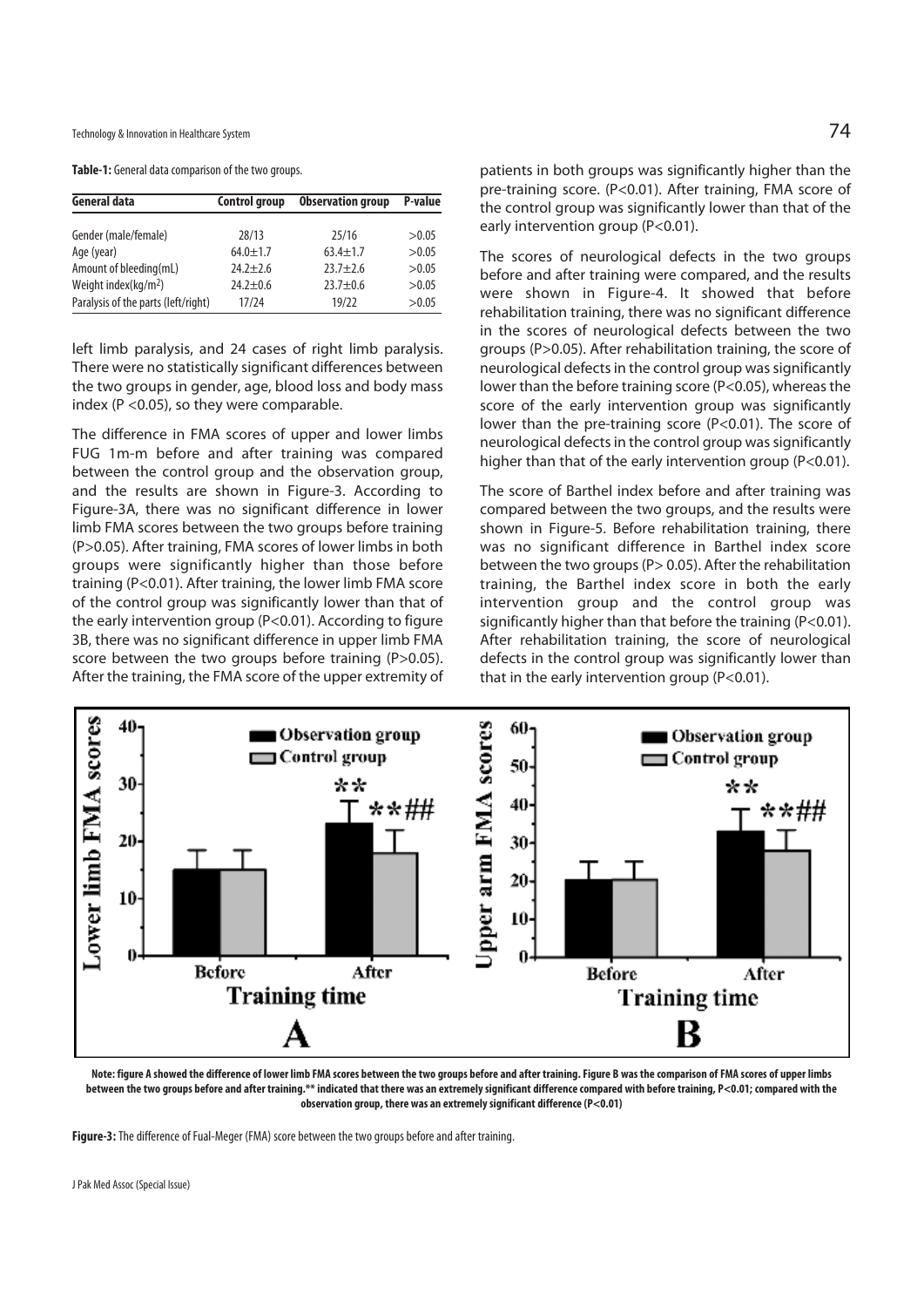

**Note: \* meant there was a significant difference compared with before training, P<0.05; \*\* indicated that there was an extremely significant difference compared with before training, P<0.01; compared with the observation group, there was an extremely significant difference (P<0.01)** 

**Figure-4:** The difference of neurological defect scores between the two groups before and after training.



**Note: \*\* meant that there was an extremely significant difference compared with before training, P<0.01; compared with the observation group, there was an extremely significant difference (P<0.01)** 

**Figure-5:** The difference of Barthel index score between the two groups before and after training.

#### **Discussion**

Rehabilitation training comprised of re-learning the skills of daily life. During the training, patients were required to reasonably and effectively adapt to the

current environment. Early rehabilitation training is beneficial to patients' recovery after surgery and improve the quality of life. A shorter onset time was advantageous for the brain plasticity which refers to the adaptability of the brain by modifying its function and structure to the injury.

Many animal researches have verified the effect of exercise training on cerebral haemorrhage. It has been proved that motor skill training can improve the motor function after cerebral haemorrhage in rats, and enhance the neural activity and synaptic plasticity of striatum and sensorimotor cortex.<sup>16</sup> A case report on a 57 year old man with severe upper extremity disability after right frontoparietal haemorrhagic stroke of 9 months history, reported clinically significant improvements in arm injury (strength), activity (arm and hand tasks) and participation (arm use in daily tasks). This helped to achieve independence, ensure family and user friendliness, maintain motivation for adherence and move and integrate towards daily life.<sup>17</sup> Liu et al. found that early rehabilitation training combined with nursing intervention could effectively improve postoperative Fual-Meyer score of patients with hypertensive intracerebral haemorrhage and reduce the probability of postoperative adverse reactions.18 In this research, it showed that early rehabilitation training for patients with spontaneous intracerebral haemorrhage could effectively improve FMA score and Barthel index, which was consistent with the results of Poltavskaya et al.19

However, cardiovascular and cerebrovascular diseases sometimes cause the damage of nerve function. Cai et al. found that cerebral haemorrhage would cause the defect of nerve function and accompanied by nerve inflammation.20

Rehabilitation training can improve the situation. Sheng et al. found that using Vitalstim electroacupuncture combined with rehabilitation training can effectively improve the neurological impairment of patients.21 In this research, it was concluded that early rehabilitation training could effectively improve the degree of postoperative nerve injury in patients with spontaneous intracerebral haemorrhage, which was consistent with the results of Olshinka et al.<sup>22</sup> Therefore, the sooner the rehabilitation training, the earlier would be the recovery of postoperative brain function, and the re-establishment of central nervous function, which would help patients adapt to the current living environment in a short period.23

Cerebral haemorrhage is a series of devastating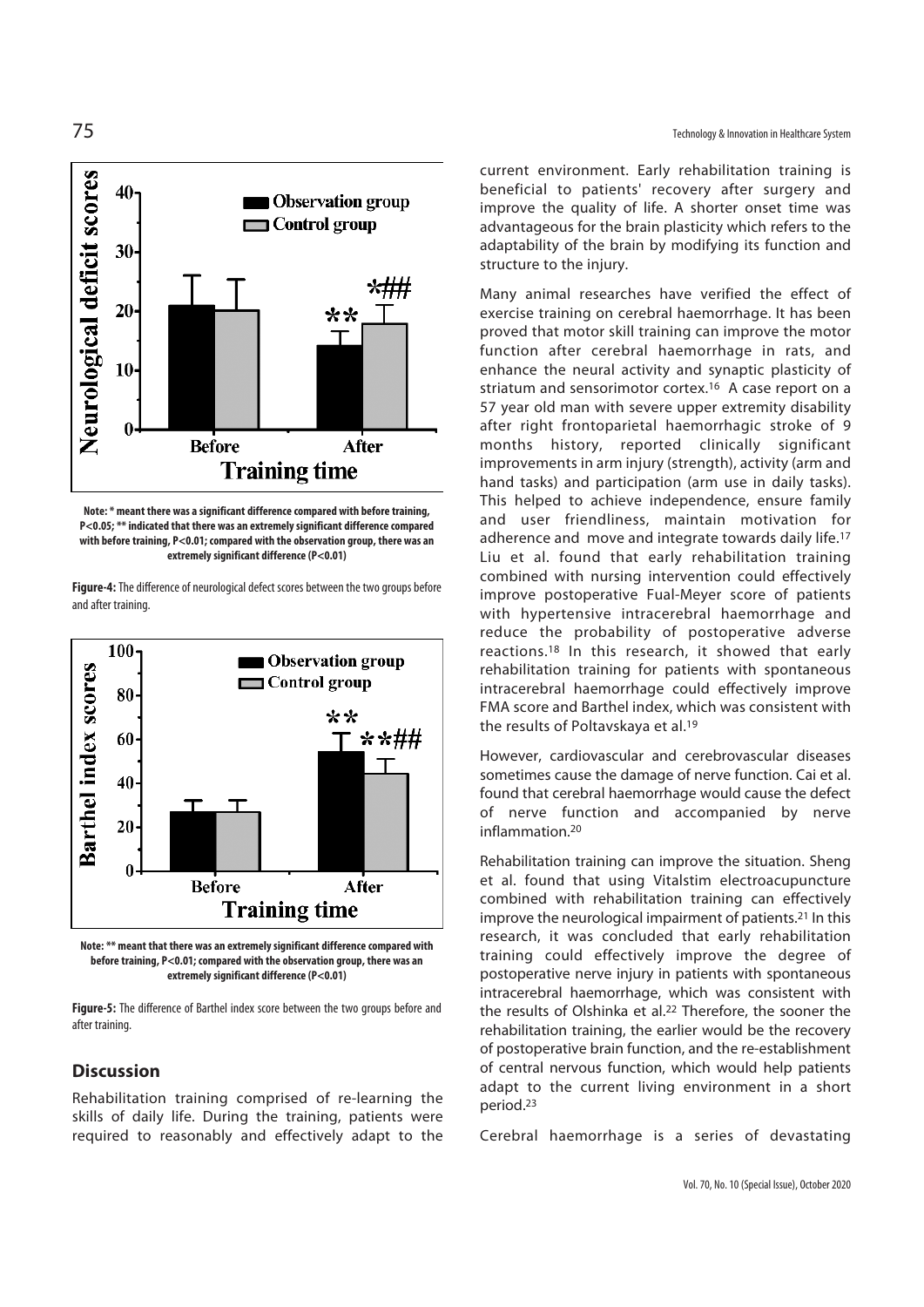Technology & Innovation in Healthcare System  $76\,$ 

cerebrovascular diseases with high mortality, high morbidity and high recurrence rate. Intracerebral haemorrhage accounts for 15-20% of stroke subtypes, with poor prognosis.<sup>24</sup> The mortality rate of patients with cerebral haemorrhage ranges from 40% to 50%, of which at least half occurs in the first two days, and 75% of the survivors could not live independently after one year. With the aging of population, stroke is more commonly encountered in many countries. Its long-term sequelae can be relieved by early reperfusion in stroke unit, treatment of complications in early rehabilitation center and rapid functional recovery. In terms of functional recovery, progress has been made in physiology of early rehabilitation training and nerve enhancement, supportive drug therapy and robotics. On the basis of current scientific knowledge, early rehabilitation treatment in the acute and middle stage of stroke can provide the best functional effect for patients.

#### **Conclusion**

The results of this study showed that the FMA score increased, the ND score decreased, and the MBI score increased in both groups after rehabilitation, suggesting that both early and late interventional rehabilitation training was beneficial to the recovery of the motor function, neurological function and daily living ability of patients with cerebral haemorrhage. However, early rehabilitation training had a more significant effect on the recovery of all these functions,indicating that early interventional rehabilitation training was more effective.

**Disclaimer:** I hereby declare that this research paper is my own and autonomous work. All sources and aids used have been indicated as such. All texts either quoted directly or paraphrased have been indicated by in-text citations. Full bibliographic details are given in the reference list which also contains internet sources. This work has not been submitted to any other journal for consideration.

#### **Conflict of Interest:** None to declare.

**Funding Disclosure:** This work was supported by contributing authors University through internal research grant.

#### **References**

- 1. Agnihotri S, Czap A, Staff I, Fortunato G, McCullough LD. Peripheral leukocyte counts and outcomes after intracerebral hemorrhage. J Neuroinflammation 2011;8:e160. doi: 10.1186/1742-2094-8-160.
- 2. Chen S, Yang Q, Chen G, Zhang JH. An update on inflammation in

the acute phase of intracerebral hemorrhage. Transl Stroke Res 2015;6:4-8. doi: 10.1007/s12975-014-0384-4.

- 3. Garcia PY, Roussel M, Bugnicourt JM, Lamy C, Canaple S, Peltier J, et al. Cognitive impairment and dementia after intracerebral hemorrhage: a cross-sectional study of a hospital-based series. J<br>Stroke Cerebrovasc Dis 2013;22:80-6. doi: Stroke Cerebrovasc Dis 2013;22:80-6. doi: 10.1016/j.jstrokecerebrovasdis.2011.06.013.
- 4. Mushtaq A, Khaliq T, Sher HA, Farid A, Kanwal A, Sarfraz M. Pharmacokin etic Study Of Clarithromycin In Human Female Of Pakistani Population. Matrix Sci Pharma 2017;1:13-6. DOI: 10.26480/msp.02.2017.13.16
- 5. Alvi MA, Saqib M, Ashfaq K, Rashid I, Tayyab MH, Ijaz MU. Significance Of Antioxidants In Maintaining Dairy And Beef Animals' Health. Matrix Sci Medica 2017;1:11-2. DOI: 10.26480/msm.02.2017.11.12
- 6. Biswas JK. A Few Words On Black Rice. Malays J Halal Res 2018;1:1- 2. DOI: 10.26480/mjhr.01.2018.01.02
- 7. Broderick J, Connolly S, Feldmann E, Hanley D, Kase C, Krieger D, et al. Guidelines for the management of spontaneous intracerebral hemorrhage in adults: 2007 update: a guideline from the American Heart Association/American Stroke Association Stroke Council, High Blood Pressure Research Council, and the Quality of Care and Outcomes in Research Interdisciplinary<br>Working Group. Stroke 2007;38:2001-23. doi: Group. Stroke 2007;38:2001-23. doi: 10.1161/STROKEAHA.107.183689.
- 8. Yun G, Williams S, Wenbin D. Water Management of The Mekong River. Malays J Sustain Agric 2017;1:15-7. Doi: 10.26480/mjsa.02.2017.15.17
- 9. Pumprasart T, Pramodhyakul N, Piriyaprasarth P. The effect of the Bobath therapy programme on upper limb and hand function in chronic stroke individuals with moderate to severe deficits. Int J Ther Rehabil 2019;26:1-12. Doi: 10.12968/ijtr.2018.0124
- 10. Zhao J, Li SM. The Impact of Tourism Development On The Environment In China. Acta Sci Malays 2018;2:1-4. DOI: 10.26480/asm.01.2018.01.04
- 11. Razali A, Herman HP, Zulkifly AH. Noise exposure during orthopaedics surgery. Sci Herit J 2017;1:32-3. DOI: 10.26480/gws.02.2017.32.33
- 12. Galeoto G, Formica MC, Mercuri NB, Santilli V, Berardi AC, Castiglia SF, et al. Evaluation of the psychometric properties of the Barthel Index in an Italian ischemic stroke population in the acute phase: a cross-sectional study. Funct Neurol 2019;34:29-34.
- 13. Ismail NM, Ismail AF, Mustafa A, Zulhairun AK, Aziz F, Bolong N, et al. Polymer Clay Nanocomposites For Gas Separation: A Review. Environ Contam Rev 2019;2:1-5. DOI: 10.26480/ecr.01.2019.01.05
- 14. Otai HO, Aja D, Okolo CC, Oranu CO. Influence Of Tree Plantation Gmelina Arborea And Gliricidia Sepium On Soil Physico-Chemical Properties In Abakaliki, Southeast, Nigeria. Acta Chem Malay 2018;2:23-8. DOI: 10.26480/acmy.02.2018.23.28
- 15. Tawari A, Brika B, Bradshaw S, Jacobs E. Development Of A Cellulose Acetate Hollow-Fine-Fibre Membrane. Acta Chem Malay 2018;2:29-44. DOI: 10.10.26480/acmy.02.2018.29.44
- 16. Tamakoshi K, Ishida A, Takamatsu Y, Hamakawa M, Nakashima H, Shimada H, et al. Motor skills training promotes motor functional recovery and induces synaptogenesis in the motor cortex and striatum after intracerebral hemorrhage in rats. Behav Brain Res 2014;260:34-43. doi: 10.1016/j.bbr.2013.11.034.
- 17. Tamakoshi K, Kawanaka K, Onishi H, Takamatsu Y, Ishida K. Motor Skills Training Improves Sensorimotor Dysfunction and Increases Microtubule-Associated Protein 2 mRNA Expression in Rats with Intracerebral Hemorrhage. J Stroke Cerebrovasc Dis 2016;25:2071-7. doi: 10.1016/j.jstrokecerebrovasdis.2016.05.007.
- 18. Hayward KS, Neibling BA, Barker RN. Self-Administered, Home-Based SMART (Sensorimotor Active Rehabilitation Training) Arm Training: A Single-Case Report. Am J Occup Ther